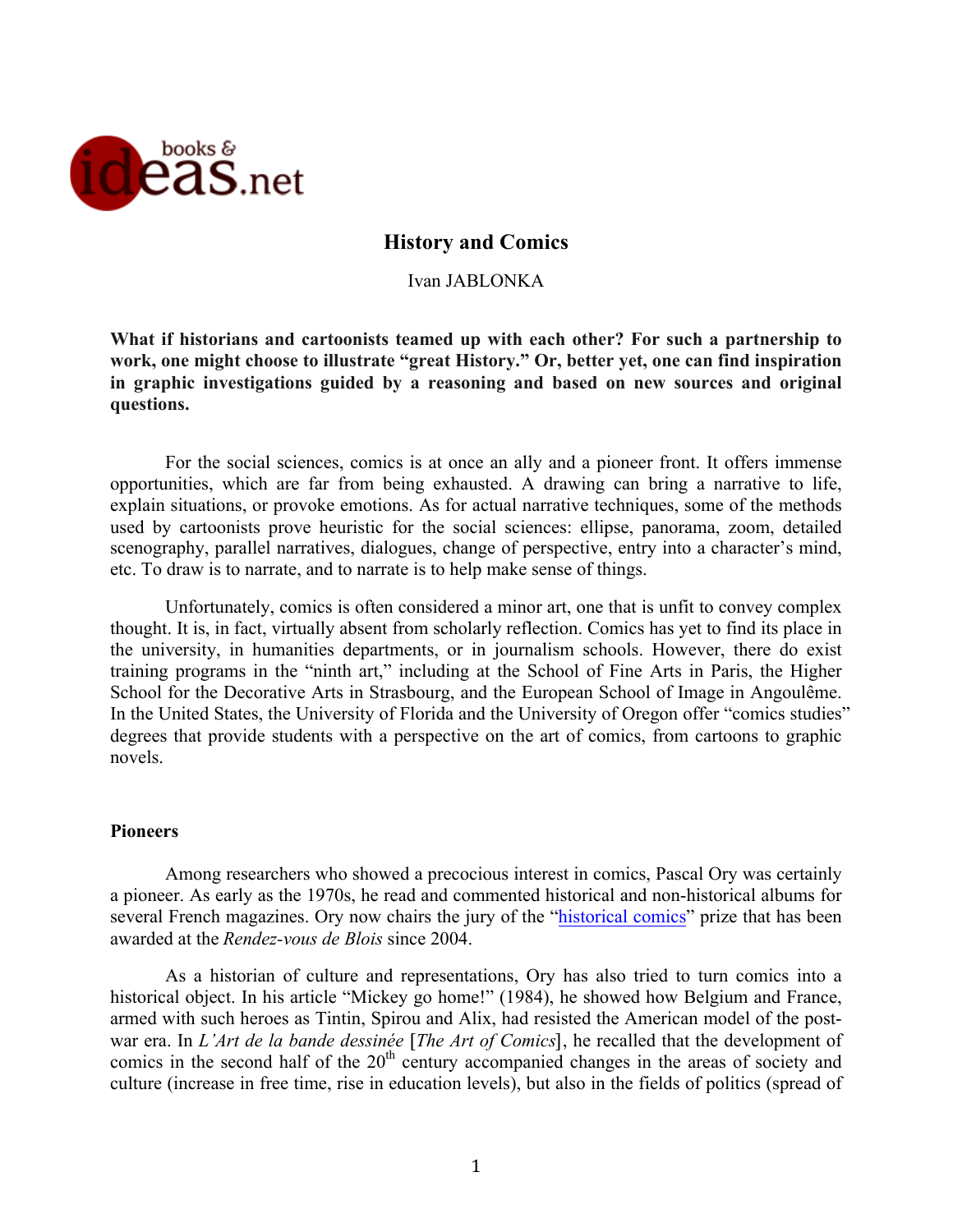democracy), economics (creation of cultural industries), and aesthetics (expansion of the visual regime).

In France, other pioneers include Serge Tisseron, who took Tintin "to the psychoanalyst," and Michel Thiébaut, who devoted his dissertation (1997) to the representation of Antiquity in Francophone comics. Thiébaut showed, for instance, how Alix , the young "fearless" hero and contemporary of Caesar, was gradually eclipsed by the characters of *Murena* who lived in the days of Claudius and Nero.

Since the second half of the 2000s, researchers have become more interested in the topic. The journal *Labyrinthe* dedicated an issue to comics entitled "What it says, what it shows". A conference on "historical comics" was held in Pau in 2011. In the United States, a "comics forum" was organized at Michigan State University in March 2016. Researchers have studied the origins of comics from William Hogarth to Winsor McCay, the advent of the mutant in the *X-Men* series, as well as the production of images via strip panes, speech bubbles and scenography.<sup>1</sup>

Even more original is Lax and Giroud's album on the Algerian war, *Azrayen*', which is prefaced by French historian Benjamin Stora, a specialist of the colonial Maghreb. Jean-Pierre Filiu, a scholar of Islam, worked with the cartoonist David B on the history of the relations between the United States and the Middle East from 1783 to 1953. Chloé Cruchaudet's *Mauvais Genre* [*Trashy Types*], which is dedicated to a transvestite deserter who lived during the Great War and the roaring twenties, was inspired by *La Garçonne et l'Assassin* [*The Flapper and the Assassin*], a book co-written by two historians, Fabrice Virgili and Danièle Voldman, who combined micro-history with an essay on violence and a reflection on gender.

One could consider a thousand other avenues: studying the status of women in comics based on the groundwork laid by Maurice Horn in *Women in the Comics*, showing how Reiser accompanied the liberation of morals and the press in the France of General de Gaulle, or including Gotlib in the lineage of Jewish revolutionaries, from Jesus to Trotsky through Freud. As a cultural production among others, comics is revealing of a society—its representations, fantasies, and memory—but also of cultural massification, of new modes of reading, etc. It ought to be part of the reflection of historians, sociologists, and anthropologists.

### **Comics as a Reflection of History**

From time immemorial, people have "drawn" or depicted events. The reliefs commemorating the Battle of Kadesh, Trajan's Column honoring the victory of Rome over Dacia, the bronze column in Hildesheim illustrating the New Testament, the Bayeux tapestry recounting the conquest of England, and the famous "images of Epinal": All of these represent deeds deemed worthy of memory. Today, nothing is more banal than to dedicate a comic book to a hero of ancient times, a great civilization, or one of the world wars.

 <sup>1</sup> See in particular Thierry Smolderen, *The Origins of Comics: From William Hogarth to Winsor McCay*, Jackson, University Press of Mississippi, 2014; and *Critique*, n° 709-710, special issue on "Mutants," edited by Thierry Hoquet.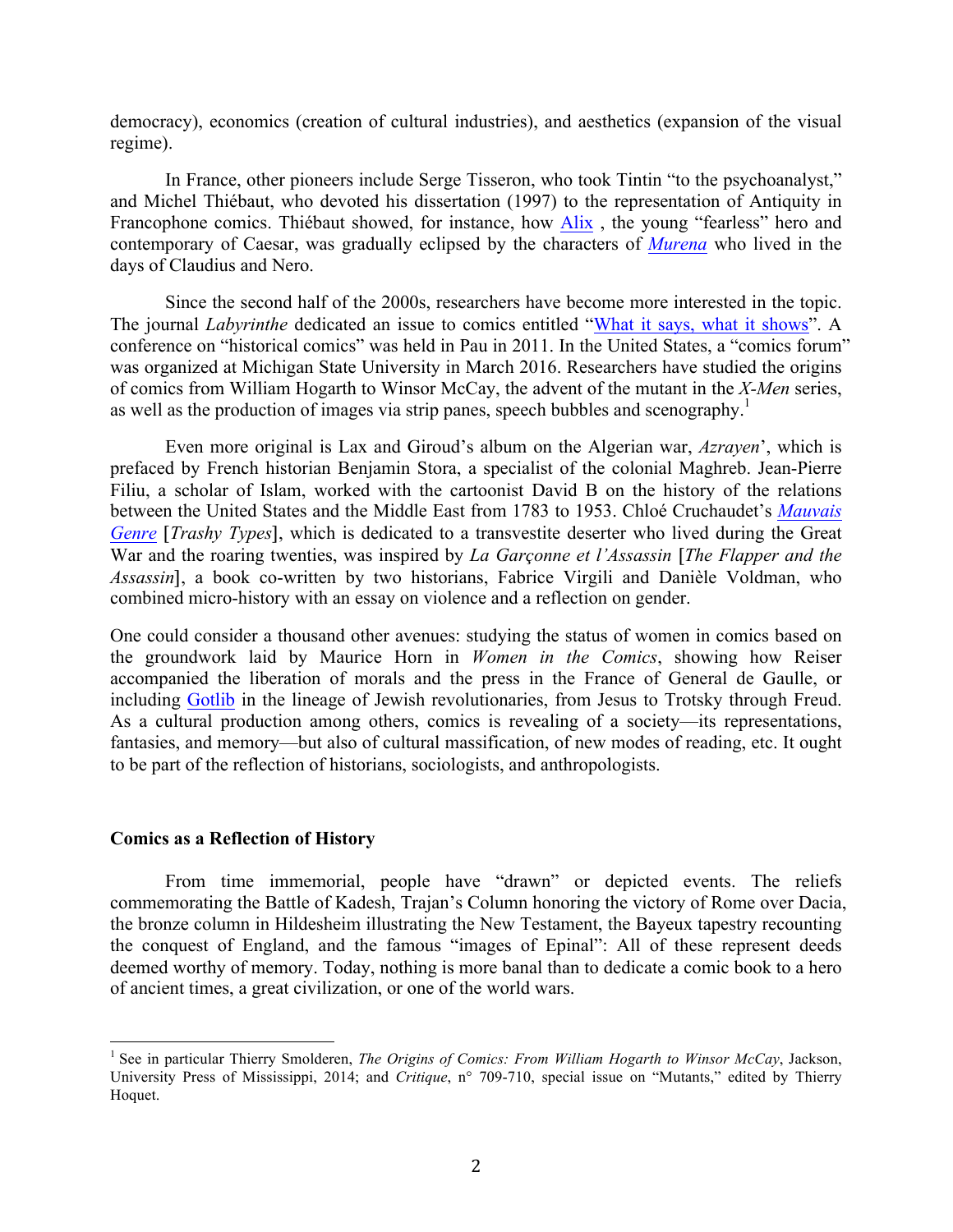Such works "put into images" famous episodes in the form of more or less informed drawings. In *The Blue Lotus*, Hergé evoked the Mukden Incident of September 18, 1931, which Japan had used as a pretext to invade Manchuria. We could also mention the various *History of France in Comics*, *History of the Provinces of France in Comics* and *History of the World Cup in Comics*, not to mention the *Picture Stories From American History*. One need only open the *Dictionnaire encyclopédique des héros et auteurs de BD* [*Encyclopedic Dictionary of Comic Book Heroes and Authors*] to see that cartoonists from around the world have taken hold of prehistory and the Spartans, the gladiators and the Vikings, Richard the Lionheart and William Tell, d'Artagnan and Cartouche, but also the court of Louis XVI, the French revolution, the Far West, etc.

But might not this encounter between history and comics be merely a trompe l'oeil? What we have here is not history but "History," the latter being conceived as a past known and deemed important—a pretext for adventures that are especially exotic because they took place at a distance of centuries. These "historical" comics are, rather, fictions (or docufictions) whose theatre is the past, just as many "historical" novels are costumed adventures. This is less history than stories-in-the-past, less a method of understanding than a fascination with the distant or the mythical.

Of course, some fictions do illuminate the past. In *Berlin: City of Stones*, Jason Lutes successfully reproduces the Berlin of the late 1920s—its avant-garde, urban modernity, poverty, and political violence. Tardi's works on the Great War or Céline are extraordinary for the atmosphere and feelings they generate and the identifications they prompt. Images become engraved in memory: the dark and mysterious Paris of the Belle Époque in *Adèle Blanc-Sec*, or Jews depicted as mice who wear pig masks when they hide from Nazis in Art Spiegelman.

This dramatic power—which comes close to what Michelet terms "resurrection"—is even more striking when cartoonists represent distant times. As Étienne Anheim explained at the "Fiction and Social Sciences" conference of September 2014, while medievalists know that it often took centuries to build cathedrals, this is a highly theoretical knowledge that comes into bold relief when put into images. The coronation of Philip the Fair in Reims took place in 1286, when the cathedral was still incomplete (and its surrounding urban fabric was very dense). Drawing this episode renders visible a cathedral under construction—a process that we theoretically know took place, but that we have never seen, because there are no iconographic traces of it.

All this is more effective (because it is more rapid, accurate and forceful) than two pages of description. Is it the power of the artist? The powerlessness of the historian? One thing is certain: Comics drives narration and fuels memory without in any way excluding subtlety. A drawing can be dazzling, like an explanation without words. Drawing is inherently pedagogical.

But what do we mean when we say "history"? For it often happens that the past is summoned under the most conventional auspices: "great" men (emperors and conquerors, heroes and geniuses), "great" dates, "great" civilizations, "great" discoveries, "great" battles, events and actors of "History"—approaches that the *Annales* school discarded nearly a century ago. In the words of Paul Veyne: Everything is history; hence "History does not exist." It is not because some comics invoke the Knights Templar or Cleopatra that they help to make sense of things. If the latter are "historical," then the pop group ABBA, which interpreted the song "Waterloo," is a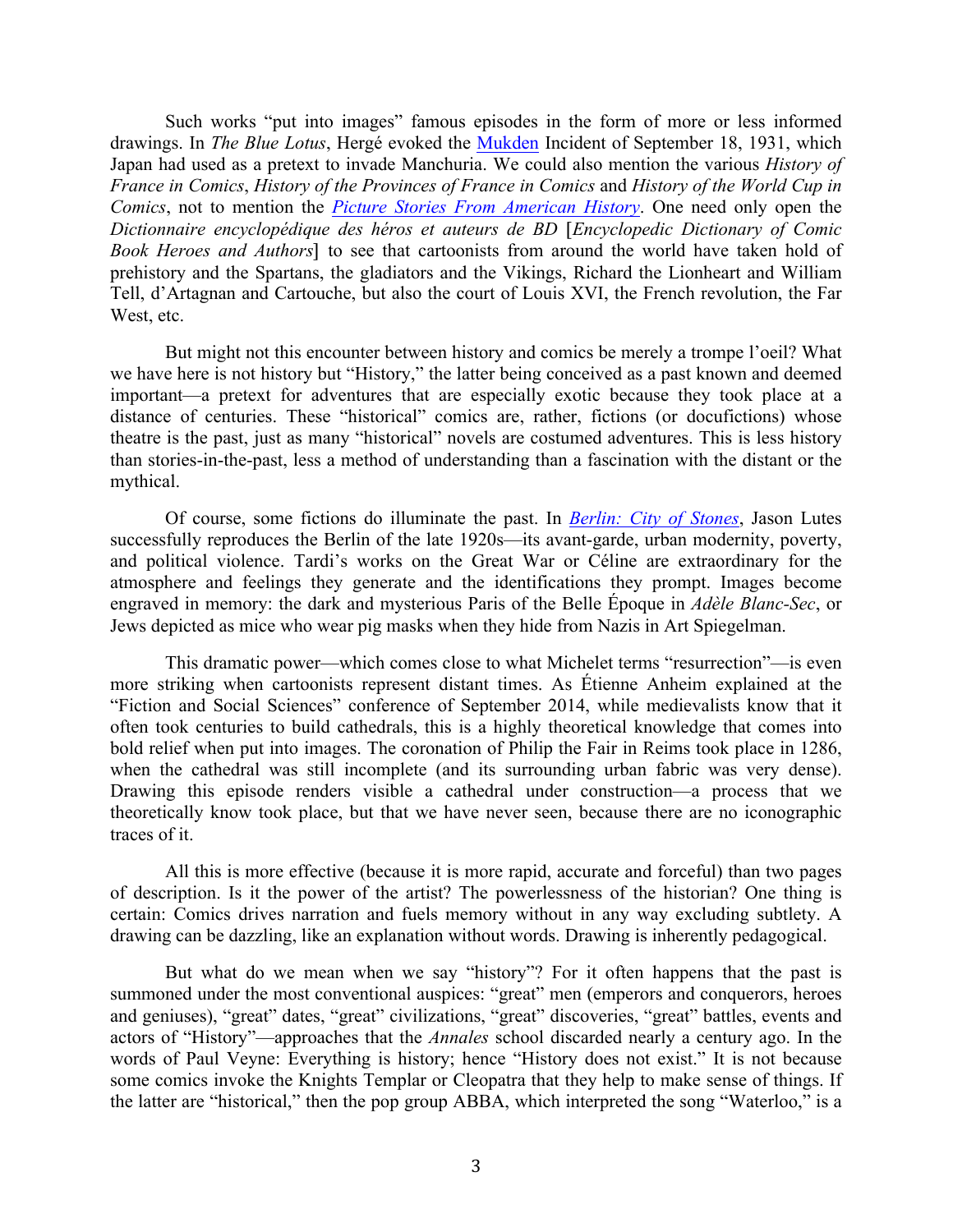Napoleonic think tank. Of course, there is still great pleasure to be had from reading those comics, in the same way that Walter Scott's or Dumas's novels leave us delighted and enthralled. But let us not use the wrong word.

In short, while it would be wrong to say that history and comics have ignored each other, it would be quite an exaggeration to suggest that they have explored all the possibilities of their companionship. The encounter between the social sciences and graphic arts is only just beginning. Together, they hold enormous cognitive, artistic and—let it be said—commercial potential.

## **History with a Small "h"**

To push the reflection further, one ought to question the nature of history as a social science. It is an intellectual adventure that has at its core, not great men, chronology, scholarship, or a note at the bottom of a page, but *reasoning*.

History with a small "h" consists in understanding what humans do—from Anne of Brittany and Napoleon I to a modest and illiterate clog maker, and even to ourselves who are caught in our own historicity. The aim is not to magnify History or to remember famous kings, but to produce new knowledge. History with a small "h" is not necessarily the study of the past, since historians and their readers belong to the present, as do sources and questions. So long as history is defined by reason, it can be embodied in a report, an autobiography, a life narrative or a series of drawings.

Thus, a truly historical comic is not the illustration of a past "reality" (even if grandiose or confirmed by professional historians), but the source of a new knowledge, itself the result of a document-based investigation.

This approach that consists in seeking, comparing and checking sources [...] resembles quasiscientific work. [...] I always try to crosscheck information. [...] These books—my own and those of others—are wonderful media for debate and discussion.

Is it George Bancroft or Robert Darnton speaking here? Neither of them. It is Étienne Davodeau, one of the masters of documentary comics. Echoing Georges Duby in *History Continues*, Davodeau adds:

My "I" is precautionary. I do not pretend to show the truth, and I learn by doing myself. [...] It is my way of being honest with the reader. [...] Questioning things is important, so I make sure that the source of the narrative is always clear. $<sup>2</sup>$ </sup>

<sup>&</sup>lt;sup>2</sup> "Sources et appareil critique de la bande dessinée. Entretien avec Étienne Davodeau, 3/4," September 27, 2013, available at the at http://www.nonfiction.fr/article-6709sources et appareil critique de la bande dessinee entretien avec etienne davodeau 34.htm; and "Authenticité et subjectivité en bande dessinée. Entretien avec Étienne Davodeau 4/4," September 27, 2013, available at http://www.nonfiction.fr/article-6710-

authenticite et subjectivite en bande dessinee entretien avec etienne davodeau 44.htm.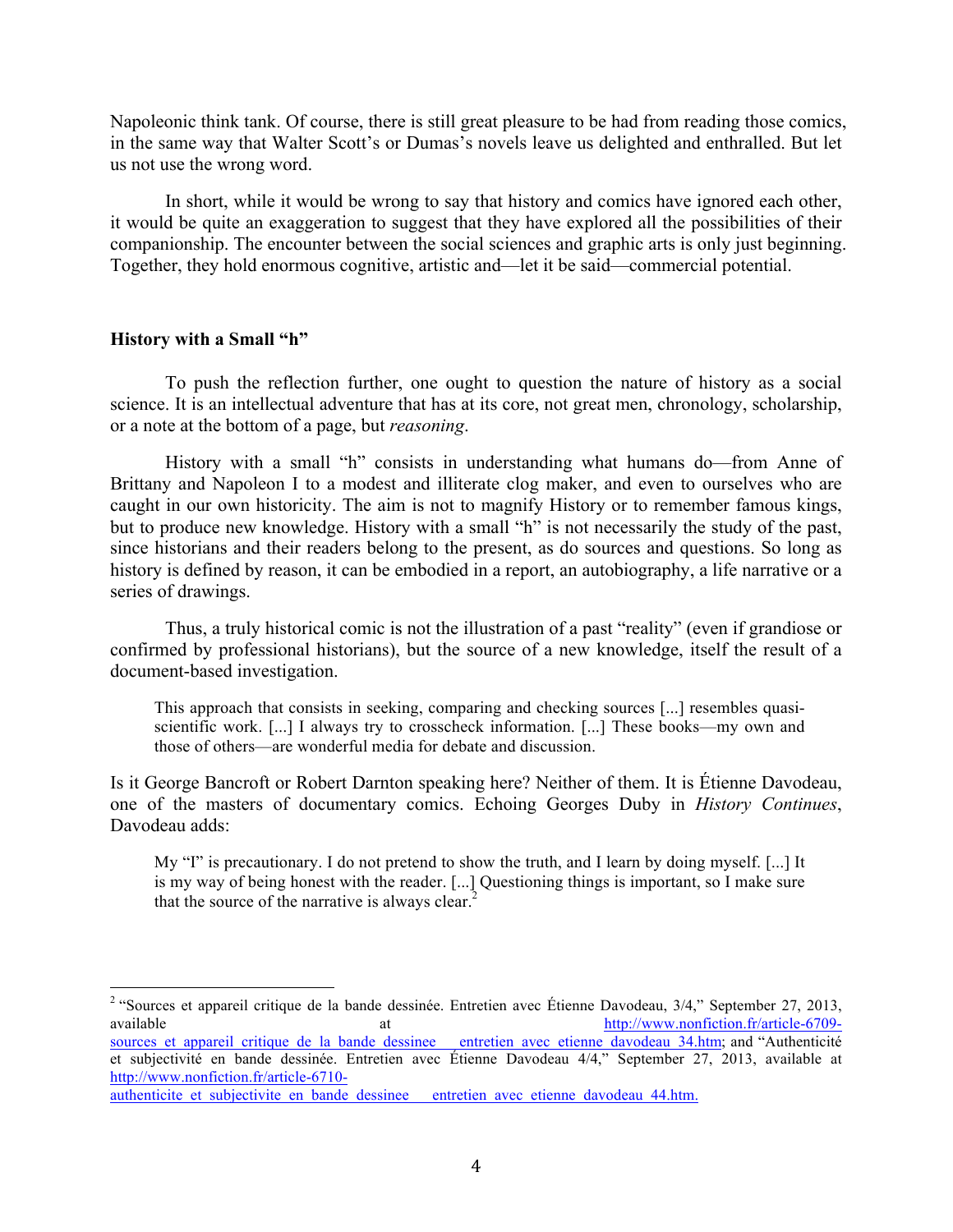The historical approach along with its various methods—distanciation, archive and testimony collection, fact-checking, crosschecking of sources, emplotment—is not the exclusive property of historians. In the case at hand, it is implemented by a cartoonist.

If we are to favor the encounter between comics and history, then let us turn away from History, great kings and other "memorable" things, and focus our sight instead on methods, problems, sources, evidence, and explanatory power. Defined in these terms, history is far more present in graphic investigations and reports than it is in *Viking* or *Northlanders.*

## **Comics as Investigation**

Graphic investigations have the same objectives and face the same difficulties as do international reporting, investigative journalism and social science research: All must understand, demonstrate, and represent.

The international reporter Benoît Collombat and the cartoonist Étienne Davodeau investigated the 1975 assassination of Judge Renaud, navigating the murky waters of the Fifth Republic between the members of the Lyonnais gang and the spooks of the Civic Action Service. In *Les Mauvaises Gens* [*The Bad People*], the same Davodeau traced the journey of two former factory workers of seventy years—his own parents—who had been leftist activists in the Mauges, a rural-industrial region located between Angers and Cholet, in Western France. Like all their friends, the couple had belonged to a generation marked by Catholicism, church youth club activities, early factory work, trade-union involvement, as well as activism in the JOC (Young Christian Workers movement) in the 1950s and in the CFDT union and the Socialist Party in the 1970s.

*Les Mauvaises Gens* tells the story of an emancipation, not from religion in general, but from patronesses, reactionary priests, and bosses born to command. This battle was fought in the JOC, described in the book as a "small university," *Action catholique ouvrière* (Catholic Action Workers), faithful both "to Christ and to the working class," and periodicals that transmitted "a more 'social' vision of faith." This is also the story of women's emancipation, as the Mauges factories exploited "maidens" of humble origins who had been educated by nuns and were unaccustomed to revolt.

As part of his investigation, Davodeau unearthed local newspapers, consulted the archives of the CFDT union and the Socialist Party, scrutinized issues of *Ouest France* and *Courrier de l'Ouest*, reconstructed the large protest of 1972 (in support of workers who had been laid off by the shoe store chain Eram), and met several witnesses, activists, and priests. In other words, he mobilized new printed sources and engaged in oral history. His homage-investigation—a saga of workers' rights and freedom of association from the rise of the JOC to the election of François Mitterrand—uses drawings to bring back to life vanished factories and workshops, small daily humiliations, and silent revolutions (such as the defrocking of a young priest). The interest stems from all that one learns, but also from the emotions aroused by the narrative construction, the son's inquiry into his parents' past—between affection and distance, between respect for their struggle and indifference to their religion—and the selflessness of all those activists of the  $20<sup>th</sup>$ century who gave their lives for something greater than themselves.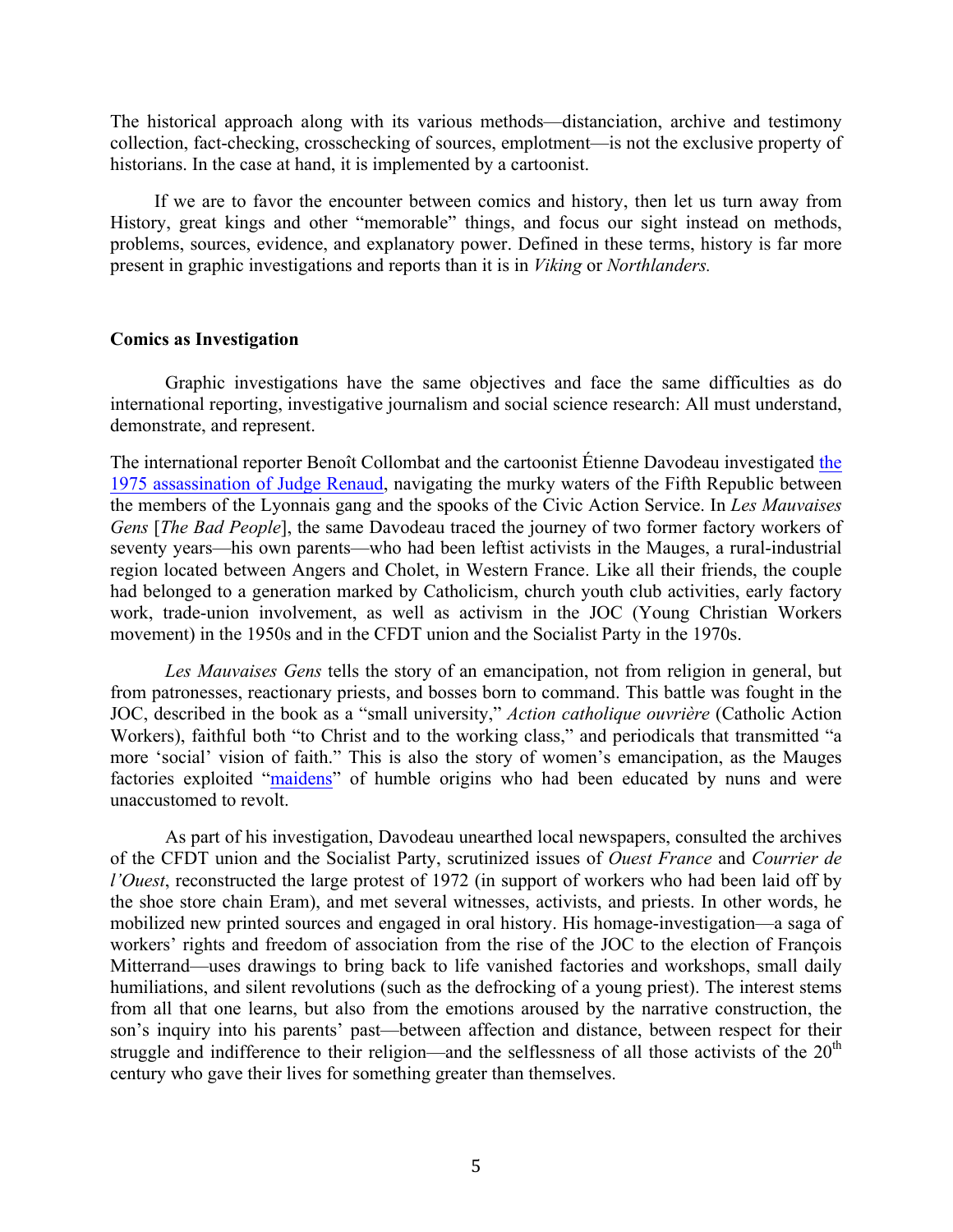At the beginning of Patrick de Saint-Exupéry and Hippolyte's *A Whim of the Gods*, we see President Mitterrand pronounce a speech at Oradour-sur-Glane on the theme of "Never Again." The scene takes place in June 1994, fifty years after the massacre perpetrated in the village by a Nazi Waffen-SS company, but also just as the genocide in Rwanda is ending. This strip pane provides one of the best angles for thinking about the attitude of France vis-à-vis the Tutsi genocide: In the age of triumphant "duty to remember," the country supported the criminal Hutu Power government that was in the process of committing a new genocide. "Never Again," you say?

Historical reasoning thus infuses comics that investigate the recent past: political assassination, labor struggles, the Tutsi genocide, or the coexistence between a team of Doctors Without Borders and the Mujahideen in Afghanistan (in *The Photographer*, Emmanuel Guibert and Didier Lefèvre's masterpiece).

This understanding of reality, in combination with a new form, explains the success of magazines and "mooks" (contraction of "magazine" and "book"), which mix comics, investigation and great reporting. These Herodotean collectives remind us that conducting research entails traveling, seeking, digging, and meeting people, in a back-and-forth movement between the present and the different strata of the past. Thus cartoonists can venture into the more distant past: the French Revolution, the  $19<sup>th</sup>$  century, or World War II.

In *From Hell*, Eddie Campbell and Alan Moore recounted the criminal career of Jack the Ripper, based on a solid critical apparatus that is presented at the end of the volume. Similarly, the scriptwriter Jean-Louis Bocquet and the cartoonist Catel Muller worked in tandem to trace the lives of free women—Olympe de Gouges and Kiki de Montparnasse—in narrative portraits that rely on solid documentation.

Winner of the Pulitzer Prize, Art Spiegelman's *Maus* tells the story of Vladek—the author's father—between pre-war Poland, his odyssey in concentration camps, and the New York apartment where he now lives. This biographical testimony comes in the form of an animal fable, a fictional method that can be found in La Fontaine, but also in Orwell's *Animal Farm* and Calvo's *The Beast is Dead*!—two classics of the 1940s.

Similarly, Tardi collected the memories of his father who had been imprisoned in Stalag II-B in Eastern Pomerania. As for Emmanuel Guibert, he "drew the memory" of a US soldier catapulted from Fort Knox to a devastated Le Havre at the end of World War II, and later sent to the four corners of occupied Germany. *Alan's War* goes beyond ordinary military adventures by showing that the war was also a crossroads for lives, a centrifuge of destinies, a catalyst for encounters, losses, reunions, intellectual and artistic discoveries, and that it managed to transform the existence of a man faced less with misery and despair than with the infinite diversity of the world.

All these works are historical in the true sense of the term. A historian or a sociologist who would want to express his or her reasoning in forms other than a journal article might approach these artists-researchers who have gone looking for that which is lost or unknown, or for that which has disappeared without leaving a trace.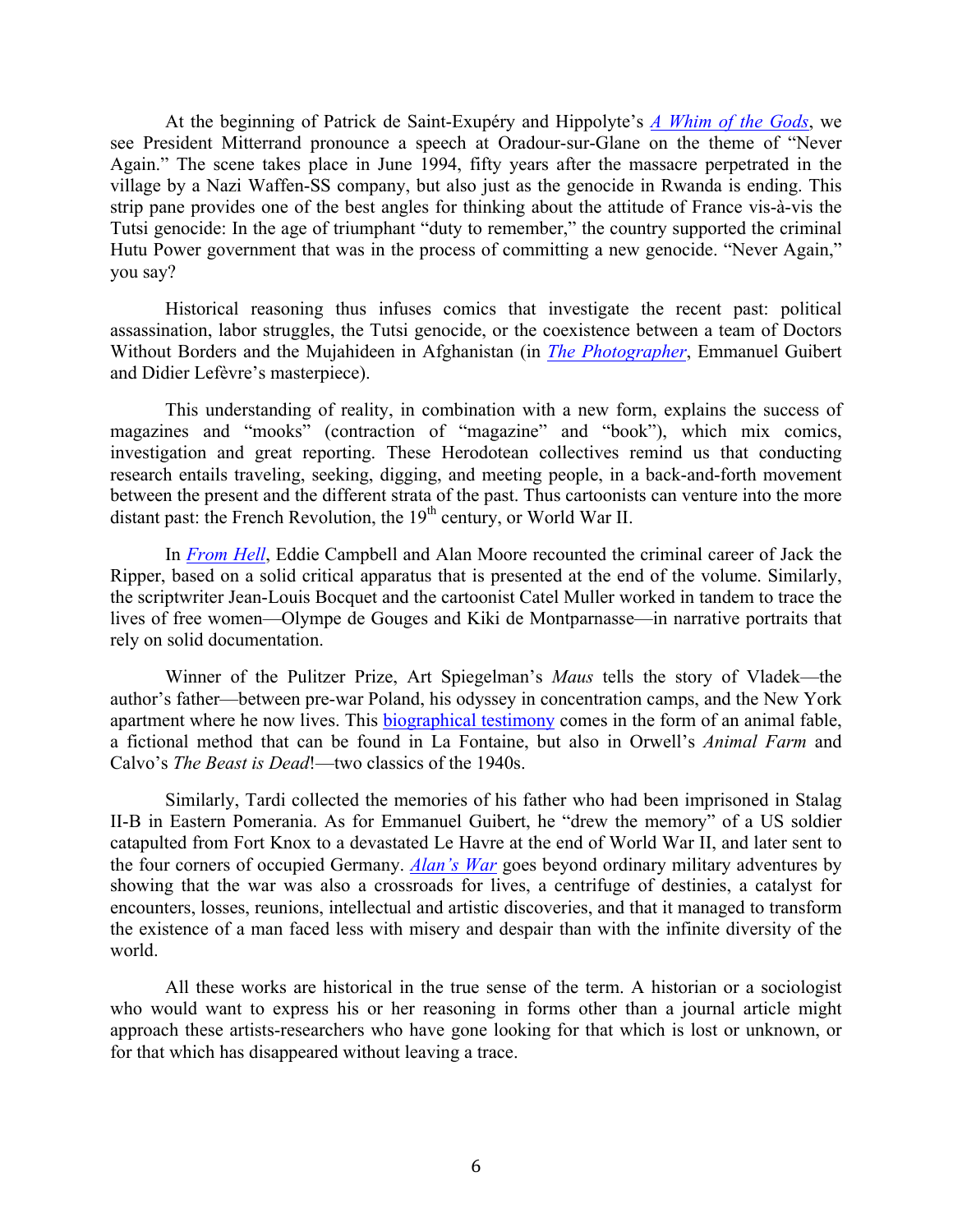## **Gaza 1956**

Joe Sacco occupies an important place within this family. Born in Malta in 1960 and currently living in the United States, this cartoonist has produced several reports on the war in Bosnia and the occupied territories, including *Safe Area Goražde* and *Palestine*. He also published a book-panorama on the first day of the Battle of the Somme (July 1, 1916), which he "reconstructed hour by hour" from General Haig's morning walk to the burial of the dead. The 7 meter-long drawing is printed on accordion-fold paper and accompanied by a booklet that includes legends as well as the commentary of a historian.

One of his main works, *Footnotes in Gaza*, is a graphic novel about civilian massacres that were perpetrated by the Israeli Defense Forces on November 3 and 12, 1956, in Khan Younis and Rafah in the Gaza Strip. More than a graphic report, *Footnotes in Gaza* is a "systematic investigation" in search of a forgotten, denied truth to which both Israelis and Palestinians are now indifferent ("We don't care about the past; what about today?").

Though we may not like what Sacco reveals of the young Israeli state, from the point of view of method there is little we can reproach him for: lengthy investigation, meticulous maps, the gathering of a wide range of accurate testimonies, confrontation between actors, questions regarding the credibility of this or that individual, fact-checking, admission of impotence or doubt (there are no eyewitnesses to confirm the executions committed in the school in Rafah on November 12, 1956). All of this is supplemented at the end of the volume with written documents—"documentary evidence" which puts the individual testimonies into perspective.

The appendix offers documents and sources providing contradictory versions of the events: the letter by a US soldier who was present in 1956, official reports, press articles, debates in the Knesset, the denials of Ben Gurion, and an interview with a close relation of Moshe Dayan. This is complemented by archives of the UN, the Israeli Defense Forces and the Knesset, as well as by a bibliography containing the works of professional historians, including *1949: The First Israelis* by Tom Segev and *Israel's Border Wars* by Benny Morris.

Boundaries become blurred. Is Sacco a researcher, a reporter, a cartoonist, a historian? This matters very little. At the intersection of these different activities lies *Footnotes in Gaza*, a work which shows that graphic arts can embody historical reasoning.

The conception of history presented in the book is nevertheless revealing of the misunderstandings that divide journalists, cartoonists and researchers. According to Sacco, historians study "History" (the official narrative of events deemed important), when one should venture instead into the "margins" of History so as to discover at last the life of the anonymous, the humble, the forgotten, the victims. Hence the title *Footnotes in Gaza*. The table below details the counter-history with which Sacco seeks to break free from the commonplace narratives of "History."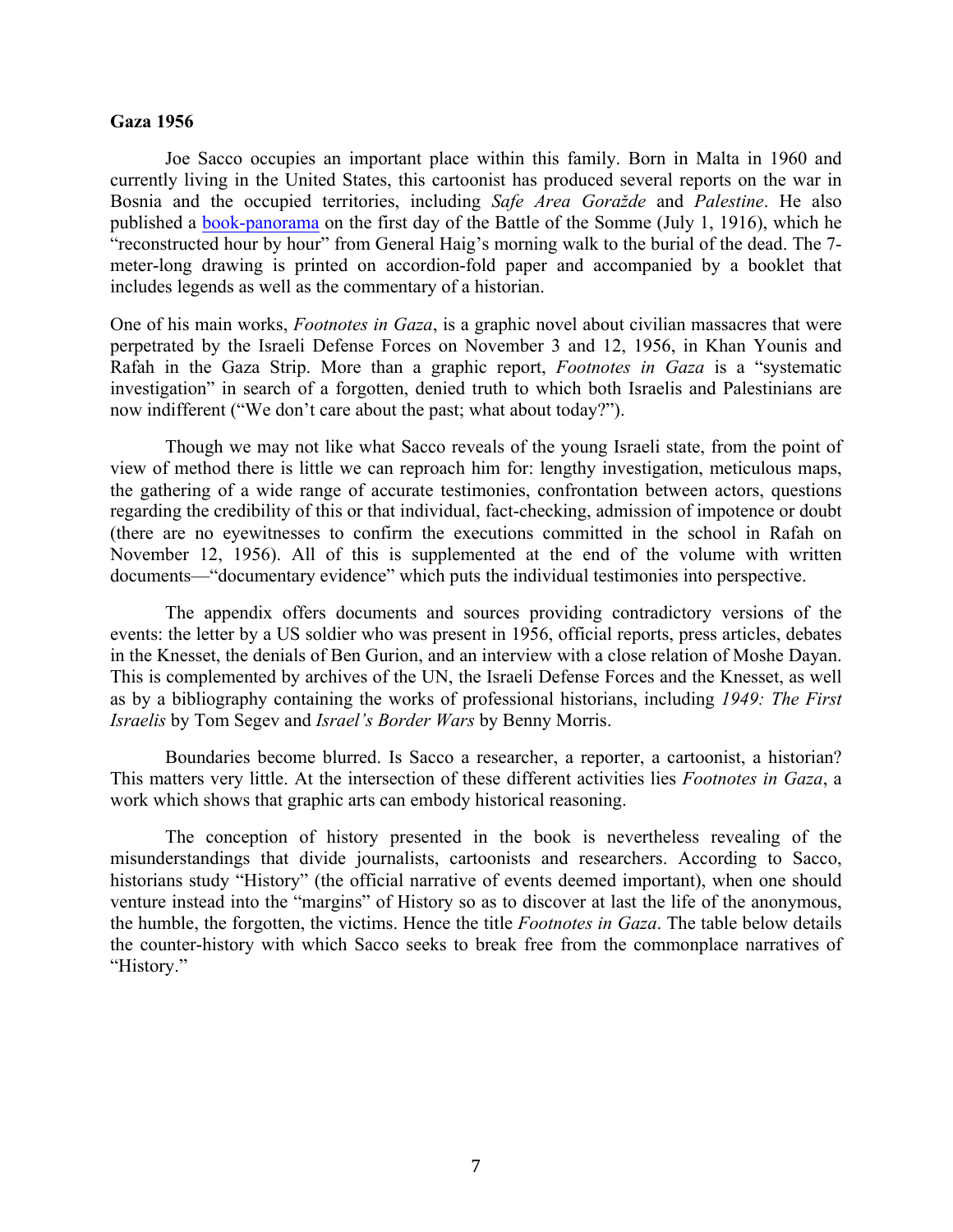|                                   | Great "History"                                                                            | The "margins" of History                                                                                                               |
|-----------------------------------|--------------------------------------------------------------------------------------------|----------------------------------------------------------------------------------------------------------------------------------------|
| Object of the narrative           | Second World<br>War, the<br>Events:<br>Arab-Israeli conflict                               | Anonymous lives: human dramas, family<br>histories and other «appendices» of<br><b>History</b>                                         |
| of<br>Content<br>the<br>narrative | Official narratives, public speeches,<br>national commemorations, textbooks                | Things ignored or forgotten, ordinary<br>lives, everyday experience                                                                    |
| 1956 Context                      | International Suez crisis                                                                  | Massacres of civilians in Gaza                                                                                                         |
| <b>Actors</b>                     | "Great men": Ben Gurion, Golda<br>Moshe<br>Dayan,<br>Meir,<br>Nasser.<br>Eisenhower, Eden  | Anonymous people, forgotten actors; in<br>this case, older witnesses who relive the<br>scene and return to the site of the<br>massacre |
| <b>Narrative mode</b>             | A ready-made narrative, administered<br>data: the "lesson" of History                      | An inquiry into the past conducted by an<br>individual living in the present: a<br>knowledge constructed and embodied in<br>a new form |
| Nature of the past                | A past that is distant, frozen in time,<br>irremediably<br>divorced from<br>the<br>present | A past that is alive, close to us, still<br>vibrating in our present moment                                                            |
| Feelings aroused in the<br>reader | Disillusionment,<br>high<br>school<br>boredom                                              | Identification, interest, passion                                                                                                      |

This "history of the margins" can be found in other authors. Through his father, Tardi paid tribute to the private soldiers, the vanquished, and the other "nobodies" who had been swept away by the cataclysm of the war. As Jean Vautrin writes in his preface to *Le Cri du peuple* [*The Cry of the People*], a book about the Paris Commune illustrated by Tardi, "I wanted to narrate a crucial episode of our History—a flawed episode, 'forgotten' by textbooks—through showing its impotence and its miseries. [...] From an early stage, I wanted Great History to give way to the familiarity of the characters."

The roller of History crushes the little people, substitutes the event for minute destinies and "infamous men." Ordinary lives must therefore be rehabilitated. This idea can be found in novels such as Pierre Michon's *Small Lives* and Jean Rouaud's *Fields of Glory*. More radically, Julian Barnes warns in *A History of the World in 10 ½ Chapters*:

History isn't what happened. History is just what historians tell us. There was a pattern, a plan, a movement, expansion, the march of democracy; it is a tapestry, a flow of events, a complex narrative, connected, explicable. (p. 240)

This explains why many readers—including journalists, writers and cartoonists—turn away from history, which is likened either to patriotic propaganda or to the high school rehashing of battle History, tedious chronologies and lessons learnt by heart.

Sacco and the others, however, seem ignorant of the fact that historians are more and more interested in the anonymous, the vanquished, "our family histories," and that the method they use is very effective in rescuing these from oblivion. Without going as far back as Michelet, we can mention the works of Carlo Ginzburg, Eric Hobsbawm, Michel Foucault, Alain Corbin, Michelle Perrot, as well as my own *A History of the grandparents I never had*.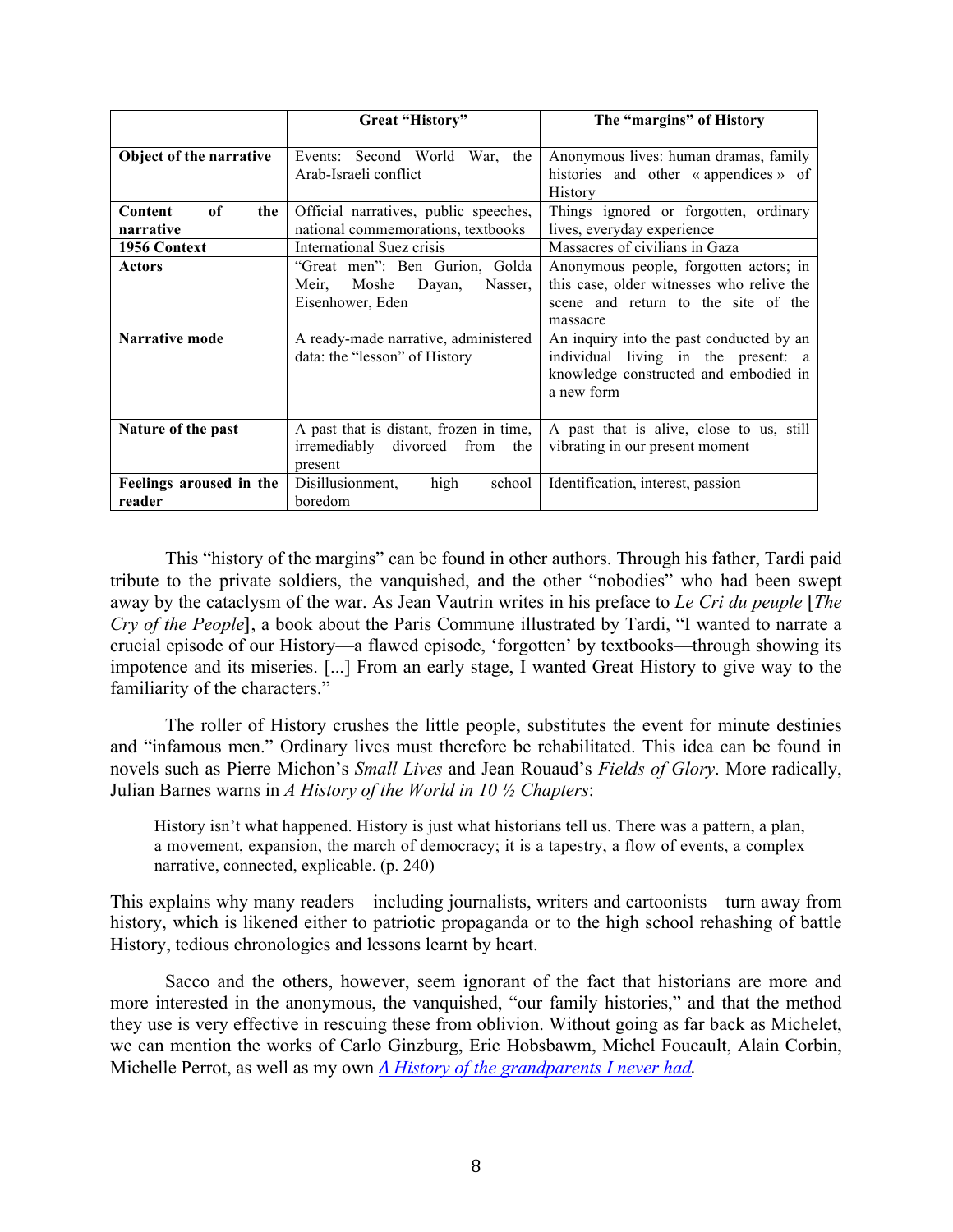Historians no longer believe in "History," and they are the first to investigate its "margins." Nowadays, history has all it takes to be a counter-History. It has been democratized, in every sense of the word.

## **Graphic social sciences**

Since cartoonists already engage in history (understood as an investigation into the past or the present that is guided by a reasoning), all that is left is for historians to draw. Of course, the objection may be raised that one can be both an excellent researcher and a poor artist. But does that really matter? Let us form multidisciplinary teams, like those that already exist in numerous programs funded by national or European agencies. A scriptwriter as prolific as Alan Moore has spent much of his career working with cartoonists.

Nevertheless, it is important in this kind of partnership to ensure that no one is cheated. The historian is not a consultant who checks the conformity of "History," but a social scientist engaged in an investigation who can stand back, formulate a question, and make an original argument based on new sources in order to produce knowledge. Conversely, the cartoonist is not a history aficionado who cannot write. He or she is not merely a full-fledged artist, but also a researcher, an interpreter, a scriptwriter, a reader, and sometimes a witness: He or she shows through drawings what the historian cannot say—or cannot say as effectively. The narrative and graphic dimension of comics is part of the historical demonstration. And the same could be said of photography or video art. In this regard, the possibilities offered by the Internet are endless.

In addition to building these multidisciplinary teams, we need to reform the educational structures. In the coming decades, partnerships might be established between humanities departments and schools of drawing, fine arts, design or journalism. Unfortunately, it seems that blockages are not only institutional, but cultural and professional as well. As long as comics is regarded as a minor art—as a teenage pastime—and as long as a comic book is less "profitable" than a journal article for an academic's career, it is to be feared that these dreams of partnership will remain in limbo.

And yet the time is ripe. As mentioned earlier, many historians have already embarked on the adventure with enthusiasm. The "graphic novel" is one of the forms through which one can express a historical argument or conduct an investigation into a vanished world, an elusive truth, or a forgotten social fact. The encounter between comics and the social sciences might help us to renew modes of inquiry and writing, while also retaining a dwindling audience.

Scholars now work in professionalized disciplines, in collectives organized around methodological requirements. All this is necessary. Conversely, in the prefaces they write or the interviews they grant, cartoonists recall that they have an identity to which they cling: They are not historians, sociologists, documentary makers or journalists, but cartoonists. Comics is a fullfledged "field" which, incidentally, is struggling for recognition—a slow process of legitimation previously undergone by serials, children's literature, cinema, crime fiction, jazz, rock, and rap.

Borders therefore do exist, and everyone is entitled to hold onto his or her specificities and professional traditions. But must borders necessarily be sites of contempt, resentment, and ignorance? They could also be made into a frontier, in the sense of a pioneer front. Hence the